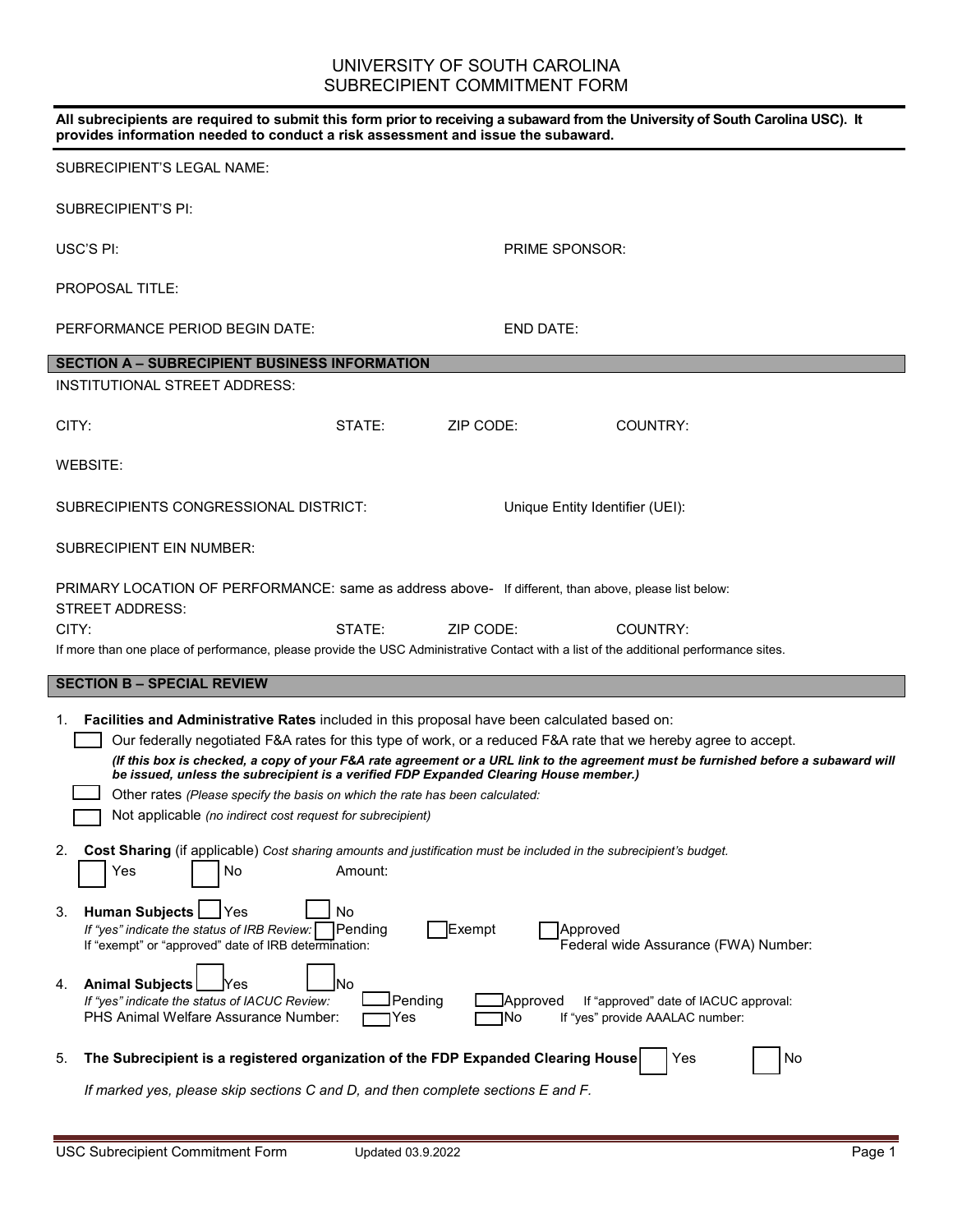# **SECTION C – Certifications**

### 1. **Conflict of Interest**

*Select one of the two following statements if National Science Foundation (NSF) is the prime sponsor.*

Subrecipient organization/institution hereby certifies that it has an active and enforced conflict of interest policy that is consistent with the provision of 42 CFR Part 50, Subpart F, "Responsibility of Applicants for Promoting Objectivity in Research."

Subrecipient does not have an active and/or enforced conflict of interest policy and hereby agrees to abide by USC's policy, available at [http://orc.research.sc.edu/coi\\_policy.shtml.](http://orc.research.sc.edu/coi_policy.shtml) 

#### *Select one of the two following statements if a Public Health Service Agency (PHS) or DOE is the prime sponsor (PHS agencies include the NIH,CDC, SAMHSA, AHRQ, and ATSDR.)*

Subrecipient organization **does have** a PHS/DOE-compliant Financial Conflict of Interest (FCOI) policy and my organization will rely on this policy and associated procedures to comply with PHS / DOE Conflict of Interest regulation.

Yes No My organization is registered as an organization with a PHS/DOE-compliant PCOI policy with the FDP Clearinghouse [\(http://sites.nationalacademies.org/PGA/fdp/PGA\\_070596\)](http://sites.nationalacademies.org/PGA/fdp/PGA_070596).

Subrecipient does not have an active and/or enforced conflict of interest policy and hereby agrees to abide by USC's policy, available at [http://orc.research.sc.edu/coi\\_policy.shtml.](http://orc.research.sc.edu/coi_policy.shtml)

## 2. **Responsible Conduct of Reseach (RCR)** Only complete if National Science Foundation is the prime sponsor



Yes No My organization certifies that it has an Institutional Plan to meet NSF's Educational Requirements for the Responsible Conduct of Research, as required under the "America COMPETES Act" PUBLIC LAW 110-69-August 9, 2007.

Yes | No My organization certifies that it has a training program in place and will train all undergraduate and graduate students and postdocs in accordance with NSF's RCR requirements.

#### 3. **Debarment and Suspension**

Is the PI or any other employee or student participating in this project debarred, suspended or otherwise excluded from or ineligible for participation in federal assistance programs or activities? Yes No

## **The Organization Certifies they: (answer all questions below)**

| Are  | Are not  | presently debarred, suspended, proposed for debarment, or declared ineligible for award of federal<br>contracts                                                                                                                                                                                                                                                                                                                                                                                                                                     |
|------|----------|-----------------------------------------------------------------------------------------------------------------------------------------------------------------------------------------------------------------------------------------------------------------------------------------------------------------------------------------------------------------------------------------------------------------------------------------------------------------------------------------------------------------------------------------------------|
| Are  | Are not  | presently indicted for, or otherwise criminally or civilly charged by a governmental entity                                                                                                                                                                                                                                                                                                                                                                                                                                                         |
| Have | Have not | within three (3) years preceding this offer, been convicted of or had a civil judgment rendered<br>against them for commission of fraud or criminal offense in connection with obtaining, attempting to<br>obtain, or performing a public (federal, state, or local) contract or subcontract; violation of Federal<br>or State antitrust statutes relating to the submission of offers; or commission of embezzlement,<br>theft, forgery, bribery, falsification or destruction of records, making false statements or receiving<br>stolen property |
| Have | Have not | within three (3) years preceding this offer, had one or more contracts terminated for default by any<br>federal agency                                                                                                                                                                                                                                                                                                                                                                                                                              |

# **SECTION D – AUDIT STATUS**

|    |     | Does the subrecipient organization have a current registration in System for Awards Management (SAM)?                                                                                                                                                                                                             |
|----|-----|-------------------------------------------------------------------------------------------------------------------------------------------------------------------------------------------------------------------------------------------------------------------------------------------------------------------|
|    | Yes | No<br>Expiration Date of Registration:                                                                                                                                                                                                                                                                            |
| 2. |     | Is subrecipient exempt from reporting compensation according to 17 CFR 229.402(c)(2)?<br>No<br>Yes                                                                                                                                                                                                                |
| 3. |     | No<br>Does the subrecipient receive an annual audit in accordance with Uniform Guidance:<br>Yes<br>If a subrecipient does not receive an A-133 audit, USC will require the entity to complete the Mini-Audit Questionnaire on page 4, and<br>may require a limited scope audit, before a subaward will be issued. |
|    | a.  | If answer to question 3 is "no", does the subrecipient receive overall federal funding of at least \$750,000 per year?<br><b>INo</b><br>Yes.                                                                                                                                                                      |
|    | b.  | If answer to question 3 is "yes": Has the audit been completed for the most recent fiscal year?<br>Yes.<br>lNo                                                                                                                                                                                                    |
|    |     | If answer to section 3b is "no" when is it expected to be completed                                                                                                                                                                                                                                               |
|    |     | If answer to section 3 or 3h is "yes" were any quidit material weaknesses reported?<br>lVec.<br>IN⊿<br>п.                                                                                                                                                                                                         |

ii. If answer to *section 3 or 3b* is "yes" were any audit material weaknesses reported?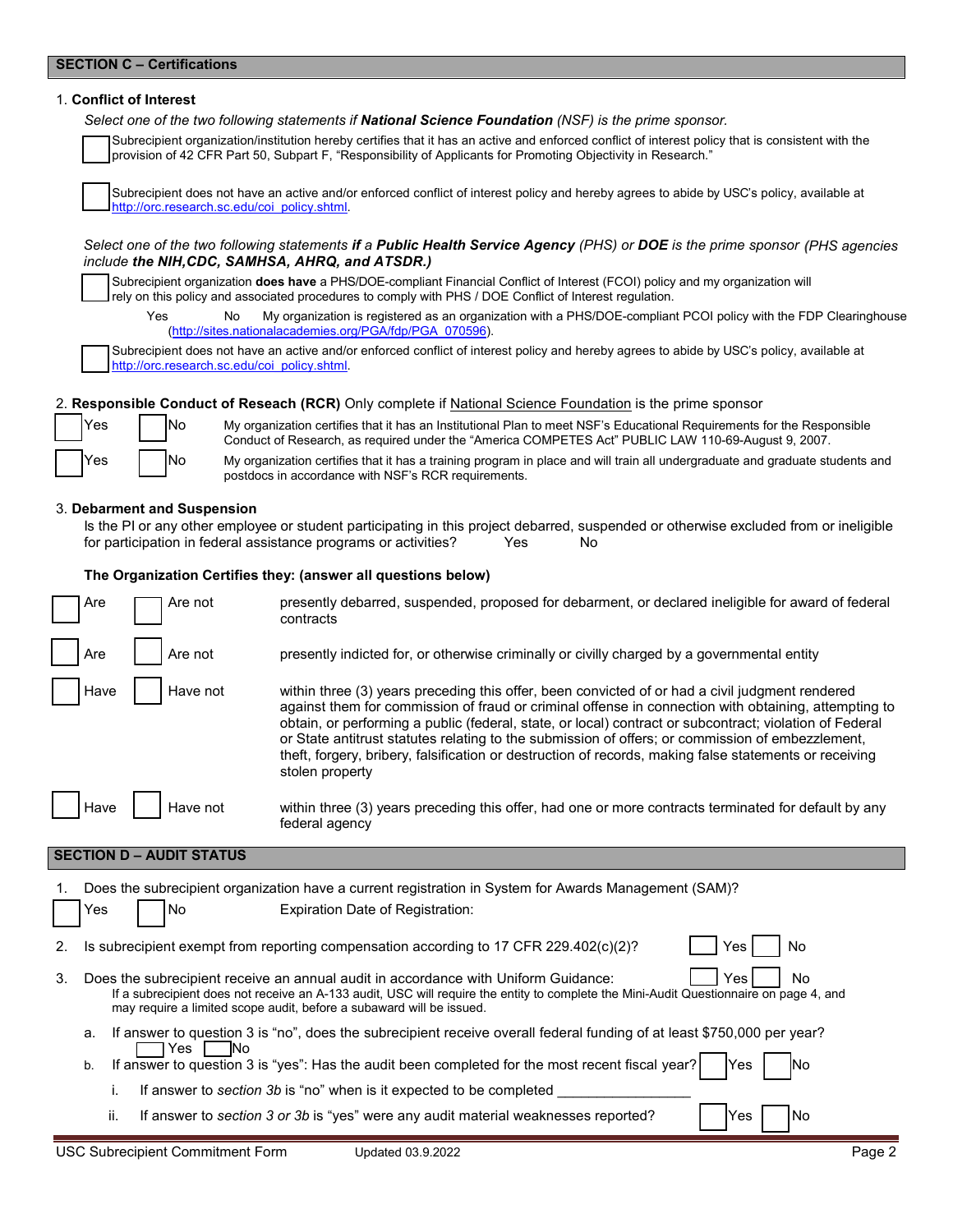**A complete copy of the subrecipient's most recent audit report or the URL link to a complete copy must be furnished to USC before a subaward will be issued.** 

| <b>SECTION E - POINTS OF CONTACT</b>                                                         |        |                                                                                                                                                                                                                                                                                                                                                                                                                                                                                                                                       |  |  |  |  |
|----------------------------------------------------------------------------------------------|--------|---------------------------------------------------------------------------------------------------------------------------------------------------------------------------------------------------------------------------------------------------------------------------------------------------------------------------------------------------------------------------------------------------------------------------------------------------------------------------------------------------------------------------------------|--|--|--|--|
| <b>Subrecipient Administrative Contact</b>                                                   |        |                                                                                                                                                                                                                                                                                                                                                                                                                                                                                                                                       |  |  |  |  |
| Name:                                                                                        |        |                                                                                                                                                                                                                                                                                                                                                                                                                                                                                                                                       |  |  |  |  |
| Address:                                                                                     |        |                                                                                                                                                                                                                                                                                                                                                                                                                                                                                                                                       |  |  |  |  |
| City:                                                                                        | State: | Zip Code:                                                                                                                                                                                                                                                                                                                                                                                                                                                                                                                             |  |  |  |  |
| Phone:                                                                                       | Fax:   | E-Mail:                                                                                                                                                                                                                                                                                                                                                                                                                                                                                                                               |  |  |  |  |
| <b>Subrecipient Principal Investigator (PI)</b><br>Name:                                     |        |                                                                                                                                                                                                                                                                                                                                                                                                                                                                                                                                       |  |  |  |  |
| Address:                                                                                     |        |                                                                                                                                                                                                                                                                                                                                                                                                                                                                                                                                       |  |  |  |  |
| City:                                                                                        | State: | Zip Code:                                                                                                                                                                                                                                                                                                                                                                                                                                                                                                                             |  |  |  |  |
| Phone:                                                                                       | Fax:   | E-Mail:                                                                                                                                                                                                                                                                                                                                                                                                                                                                                                                               |  |  |  |  |
| <b>Subrecipient Financial Contact</b><br>Name:                                               |        |                                                                                                                                                                                                                                                                                                                                                                                                                                                                                                                                       |  |  |  |  |
| Address:                                                                                     |        |                                                                                                                                                                                                                                                                                                                                                                                                                                                                                                                                       |  |  |  |  |
| City:                                                                                        | State: | Zip Code:                                                                                                                                                                                                                                                                                                                                                                                                                                                                                                                             |  |  |  |  |
| Phone:                                                                                       | Fax:   | E-Mail:                                                                                                                                                                                                                                                                                                                                                                                                                                                                                                                               |  |  |  |  |
| <b>Subrecipient Authorized Official</b><br>Name:                                             |        |                                                                                                                                                                                                                                                                                                                                                                                                                                                                                                                                       |  |  |  |  |
| Address:                                                                                     |        |                                                                                                                                                                                                                                                                                                                                                                                                                                                                                                                                       |  |  |  |  |
| City:                                                                                        | State: | Zip Code:                                                                                                                                                                                                                                                                                                                                                                                                                                                                                                                             |  |  |  |  |
| Phone:                                                                                       | Fax:   | E-Mail:                                                                                                                                                                                                                                                                                                                                                                                                                                                                                                                               |  |  |  |  |
| <b>SECTION F - SUPPORT DOCUMENTS</b>                                                         |        |                                                                                                                                                                                                                                                                                                                                                                                                                                                                                                                                       |  |  |  |  |
| The following documents are required to issue a subaward:                                    |        |                                                                                                                                                                                                                                                                                                                                                                                                                                                                                                                                       |  |  |  |  |
| <b>Statement of Work</b>                                                                     |        | <b>Budget and Budget Justification</b><br><b>Letter of Support</b>                                                                                                                                                                                                                                                                                                                                                                                                                                                                    |  |  |  |  |
| USC Subrecipient Commitment Form (completed and signed by authorized official)               |        |                                                                                                                                                                                                                                                                                                                                                                                                                                                                                                                                       |  |  |  |  |
| Other Sponsor Required Forms- As specified by the funding announcement or sponsor guidelines |        |                                                                                                                                                                                                                                                                                                                                                                                                                                                                                                                                       |  |  |  |  |
| risk.                                                                                        |        | The information, certifications, and representations above have been read, signed, and made by an authorized official of the<br>subrecipient named herein. The appropriate programmatic and administrative personnel involved in this application are aware of<br>agency policy in regard to subawards and are prepared to establish the necessary inter-institutional agreements consistent with those<br>policies. Any work begun and/or expenses incurred prior to execution of a subaward agreement are at the subrecipient's own |  |  |  |  |

Signature of Subrecipient's Authorized Official Date Date

Name and Title of Authorized Official